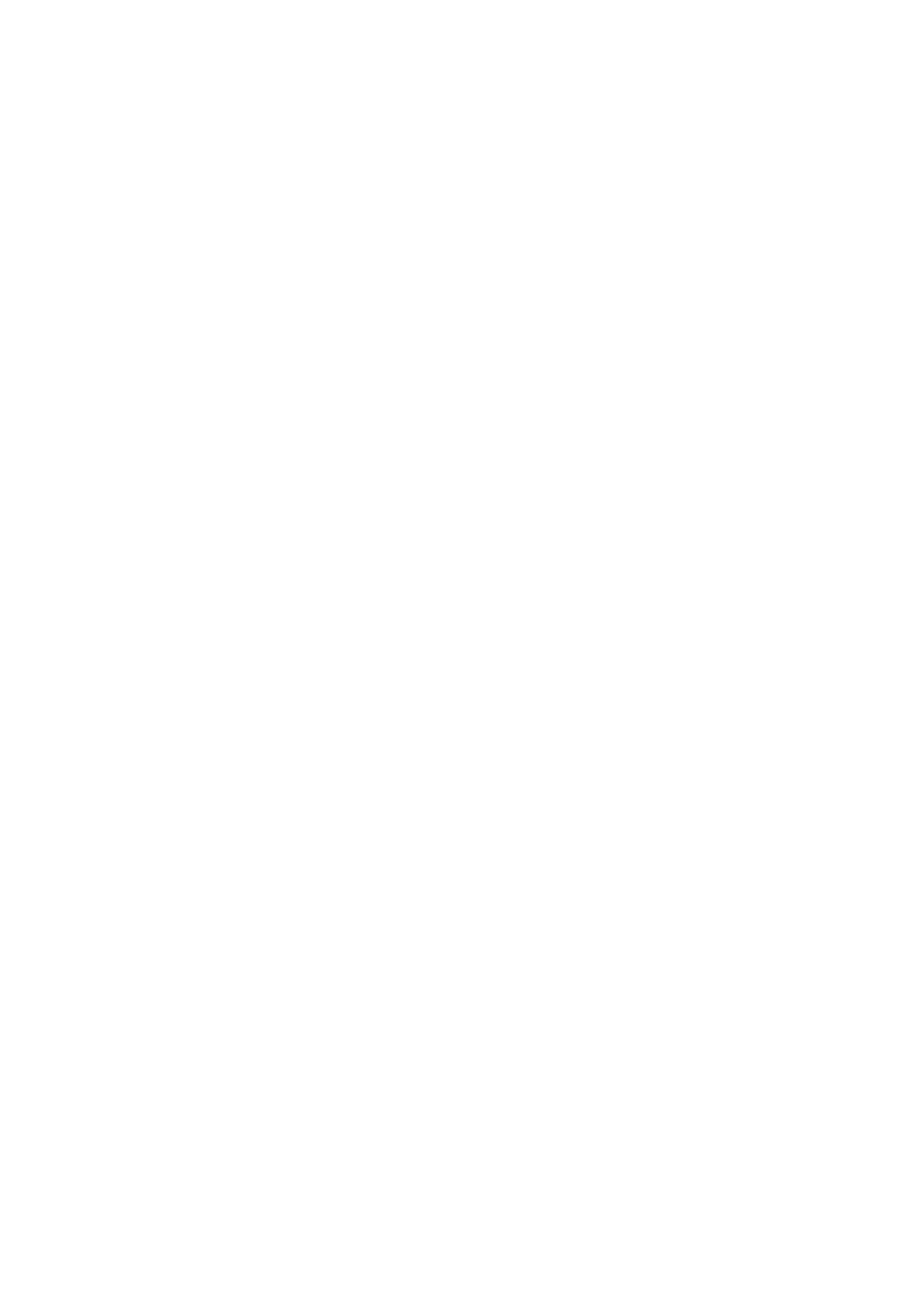# **In the case of Ćorić v. Serbia,**

The European Court of Human Rights (Third Section), sitting as a Committee composed of:

Pere Pastor Vilanova, *President,*

Branko Lubarda,

Georgios A. Serghides, *judges,* and Stephen Phillips, *Section Registrar,*

Having deliberated in private on 4 September 2018,

Delivers the following judgment, which was adopted on that date:

# PROCEDURE

1. The case originated in an application (no. 16796/15) against Serbia lodged with the Court under Article 34 of the Convention for the Protection of Human Rights and Fundamental Freedoms ("the Convention") by a Serbian national, Ms Vinka Ćorić ("the applicant"), on 31 March 2015.

2. The applicant was represented by Mr D. Kozomora, a lawyer practising in Novi Sad. The Serbian Government ("the Government") were represented by their Agent, Ms N. Plavšić.

3. On 28 June 2016 the complaint concerning the length of the proceedings was communicated to the Government while the remainder of the application was declared inadmissible pursuant to Rule 54 § 3 of the Rules of Court.

# THE FACTS

## THE CIRCUMSTANCES OF THE CASE

4. The applicant was born in 1951 and lives in Novi Sad.

5. The proceedings began on 19 November 1999 when a third private party brought a lawsuit concerning his tenancy rights in respect of a flat owned by a respondent. The applicant acted as an intervener in these proceedings on the side of the respondent since she had previously signed a tenancy agreement with him.

6. On 8 April 2003 the first instance court suspended the proceedings (*mirovanje postupka*).

7. On 20 August 2003, 20 October 2005 and 13 May 2009 the first instance court terminated the proceedings having deemed the lawsuit as withdrawn due to the fact that the parties had failed to appear at the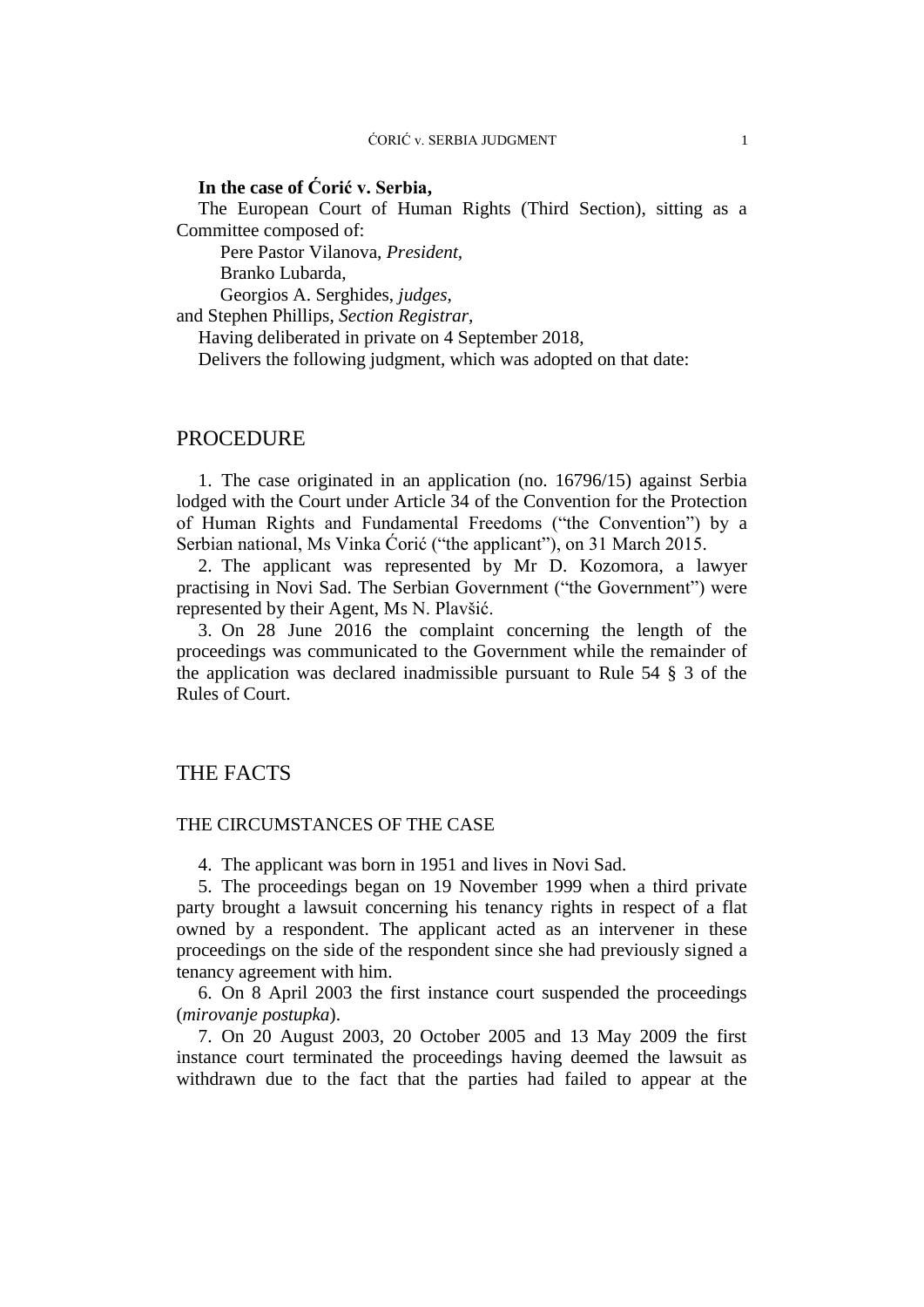scheduled hearings. All three of these decisions were subsequently quashed on appeal.

8. On 29 March 2012 the first instance court rendered a judgment in favour of the respondent and the applicant.

9. On 22 August 2012 this judgment was upheld on appeal.

10. On 28 September 2012 the applicant lodged a further appeal with the Constitutional Court alleging a violation of the right to a hearing within a reasonable time.

11. On 10 February 2015 the Constitutional Court found a violation of the applicant's right to a hearing within a reasonable time, but rejected her claim for non-pecuniary damages stating that the finding of a violation alone constituted sufficient redress for the said breach. In so doing it noted, inter alia, that the applicant had significantly contributed to the length of proceedings in question.

# THE LAW

#### I. ALLEGED VIOLATION OF ARTICLE 6 § 1 OF THE CONVENTION

12. The applicant complained that the length of the proceedings had been incompatible with the "reasonable time" requirement, laid down in Article 6 § 1 of the Convention, which reads as follows:

"In the determination of his civil rights and obligations ..., everyone is entitled to a ... hearing within a reasonable time by [a] ... tribunal ..."

13. The period to be taken into consideration began on 3 March 2004, when the Convention entered into force in respect of Serbia. However, in assessing the reasonableness of the time that elapsed after that date, account must be taken of the state of proceedings at the time (see *Simić v. Serbia*, no. 29908/05, § 15, 24 November 2009).

14. The period in question ended on 22 August 2012 when the Court of Appeals rendered the second instance judgment. It thus lasted for 8 years and 6 months at two levels of jurisdiction.

#### **A. Admissibility**

15. The Government submitted that the applicant could not claim to be a victim of the alleged violation.

16. The Court considers that the Government's objection is closely linked to the substance of the applicant's complaint and, therefore, must be joined to the merits.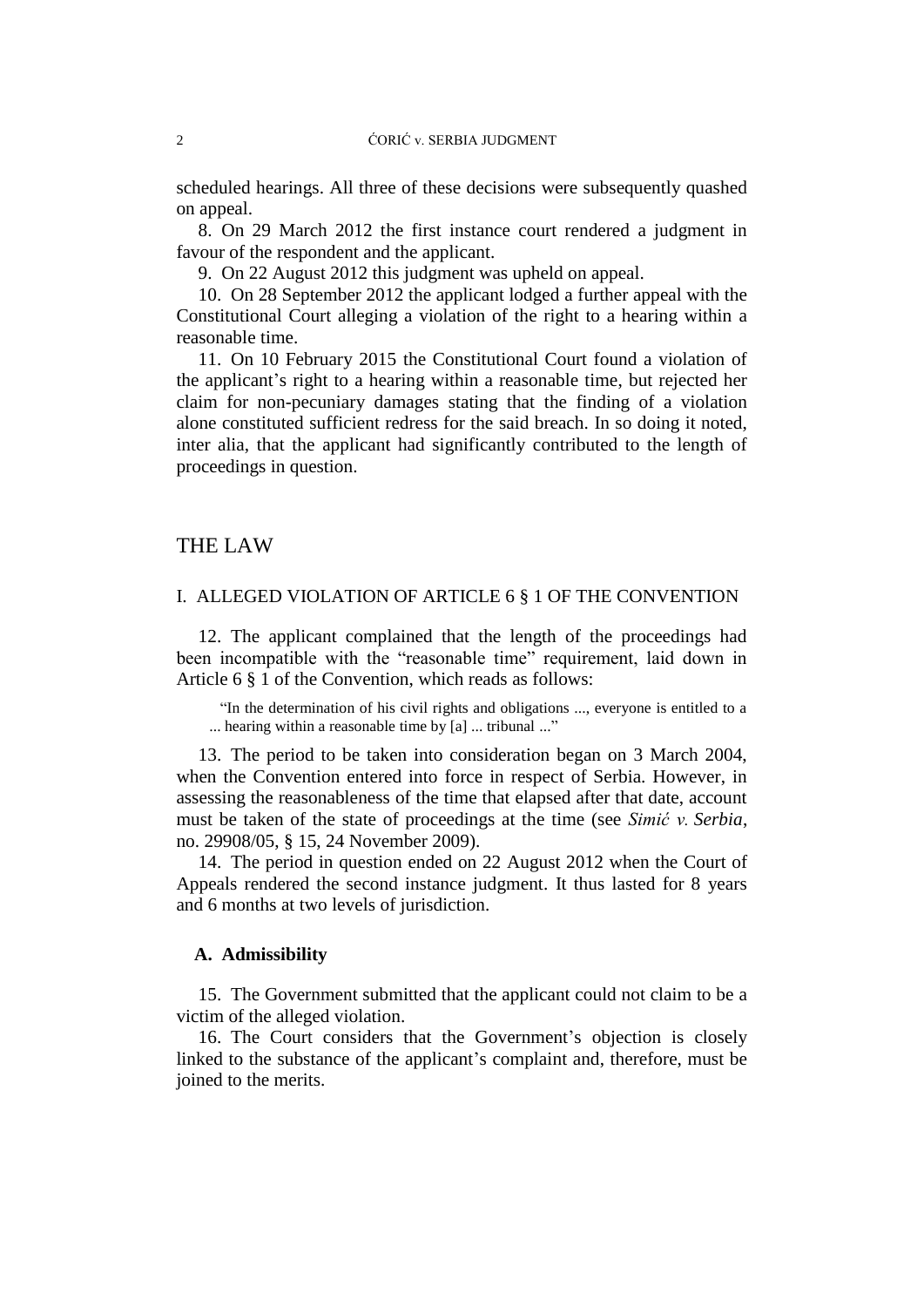17. The Court further notes that this complaint is not manifestly ill-founded within the meaning of Article 35 § 3 (a) of the Convention and is not inadmissible on any other grounds. It must, therefore, be declared admissible.

# **B. Merits**

18. In the Government's opinion, the finding of a violation alone constituted sufficient redress for the breach of the applicant's right to a hearing within a reasonable time because of her own contribution to the length complained of, particularly in view of her failure to appear at two scheduled hearings which ultimately led to the withdrawal of the lawsuit.

19. The applicant disagreed.

20. The Court notes that an applicant's status as a "victim" within the meaning of Article 34 of the Convention depends on whether the domestic authorities have acknowledged, either expressly or in substance, the alleged infringement of the Convention and, if necessary, provided appropriate redress in relation thereto. Only when these conditions are satisfied does the subsidiary nature of the protective mechanism of the Convention preclude examination of an application (see, *Vidaković v. Serbia* (dec.) no. 16231/07, § 26, 24 May 2011; *Cocchiarella v. Italy* [GC], no. 64886/01, § 71, ECHR 2006-V and *Cataldo v. Italy* (dec.) no. 45656/99, 3 June 2004).

21. The Court, in this respect, notes that the Constitutional Court found that the applicant's right to a hearing within a reasonable time had indeed been violated (see paragraph 9 above), thereby acknowledging the breach complained of and, in effect, satisfying the first condition laid down in the Court's case-law.

22. The applicant's victim status then depends on whether the redress afforded was adequate and sufficient, having regard to just satisfaction as provided for under Article 41 of the Convention (see *Dubjaková v. Slovakia* (dec.), no. [67299/01,](https://hudoc.echr.coe.int/eng#{"appno":["67299/01"]}) 19 October 2004).

23. The Court observes that in length-of-proceedings cases one of the characteristics of sufficient redress, which may remove a litigant's victim status, relates to the amount awarded. This amount depends, in particular, on the characteristics and effectiveness of the remedy. Thus, States which, like Serbia, have opted for a remedy designed both to expedite proceedings and afford compensation are free to award amounts which - while being lower than those awarded by the Court - are still not unreasonable (see *Cocchiarella,* cited above, §§ 96,97).

24. In the present case, however, the Constitutional Court, in addition to the said finding of a violation, declared that the applicant was not entitled to the compensation of non-pecuniary damage.

25. In view of the material in the case file and having regard to the particular circumstances of the proceedings in question, the Court considers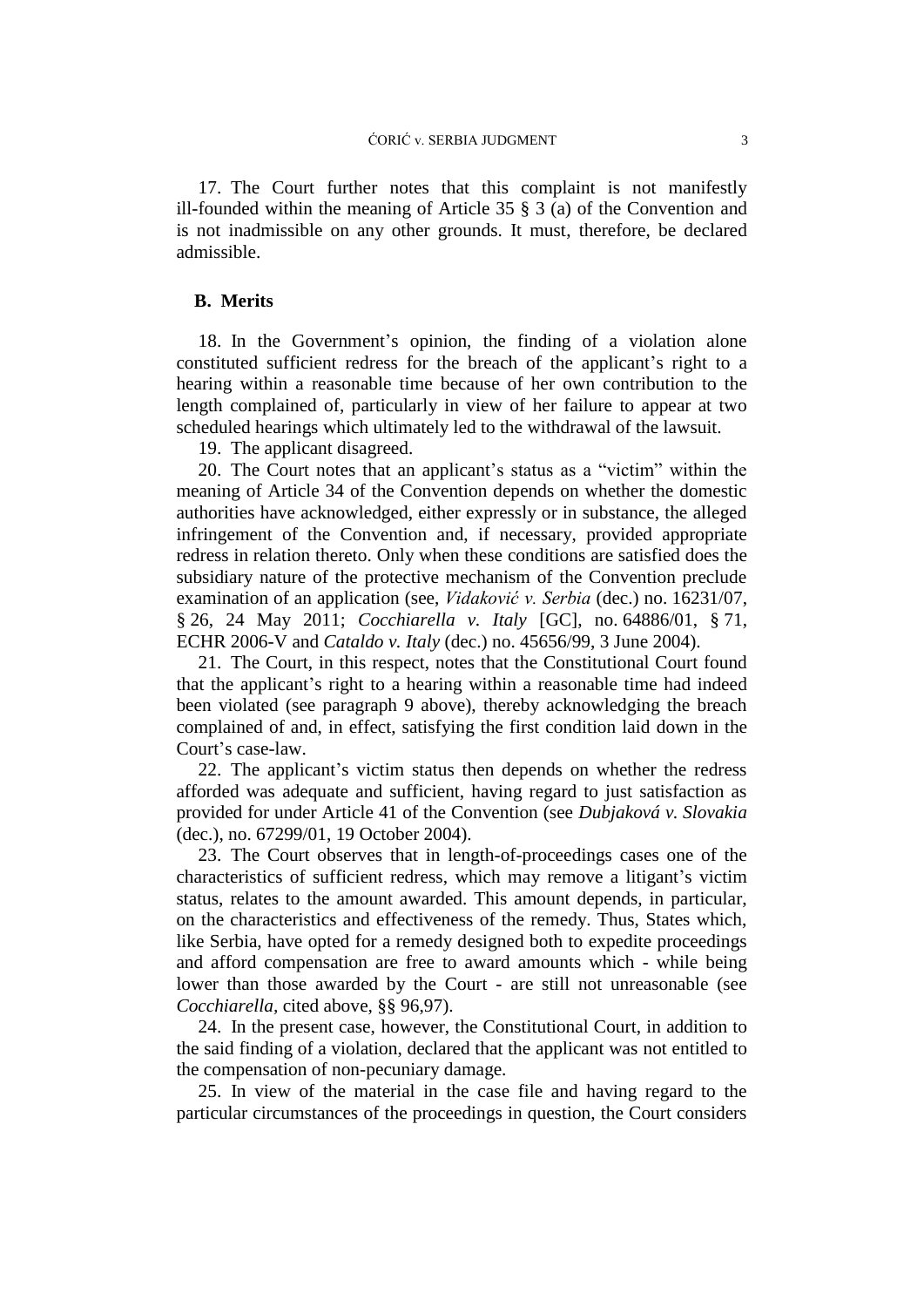that the mere recognition of the breach of the applicant's right to a hearing within a reasonable time without any award on account of the non-pecuniary damage suffered cannot be considered as sufficient and does not, therefore, amount to appropriate redress for the violation suffered.

26. The Court thus concludes that the applicant did not lose her status as a victim within the meaning of Article 34 of the Convention. The Government's preliminary objection in this regard must, hence, be rejected.

27. In view of the above, and particularly taking into account that the impugned proceedings lasted for 8 years and almost 6 months within the Court's competence *ratione temporis* at two levels of jurisdiction, the Court concludes that the length of the proceedings at issue was excessive and failed to meet the "reasonable time" requirement.

28. There has accordingly been a violation of Article 6 § 1 of the Convention.

### II. APPLICATION OF ARTICLE 41 OF THE CONVENTION

29. Article 41 of the Convention provides:

"If the Court finds that there has been a violation of the Convention or the Protocols thereto, and if the internal law of the High Contracting Party concerned allows only partial reparation to be made, the Court shall, if necessary, afford just satisfaction to the injured party."

# **A. Damage**

30. The applicant claimed 10,000 euros (EUR) in respect of nonpecuniary damages.

31. The Government contested this claim.

32. The Court is satisfied that the applicant has undoubtedly suffered distress on account of the delay in the proceedings at issue. It, therefore, awards the applicant EUR 1,500 in respect of the non-pecuniary damage suffered.

#### **B. Costs and expenses**

33. The applicant also claimed EUR 1,097 for the costs and expenses incurred before the domestic courts and before the Court.

34. The Government contested this claim.

35. Regard being had to the documents in its possession and to its caselaw, the Court considers it reasonable to award the sum of EUR 500 covering costs under all heads, less any amounts which may have already been paid in that regard at the domestic level.